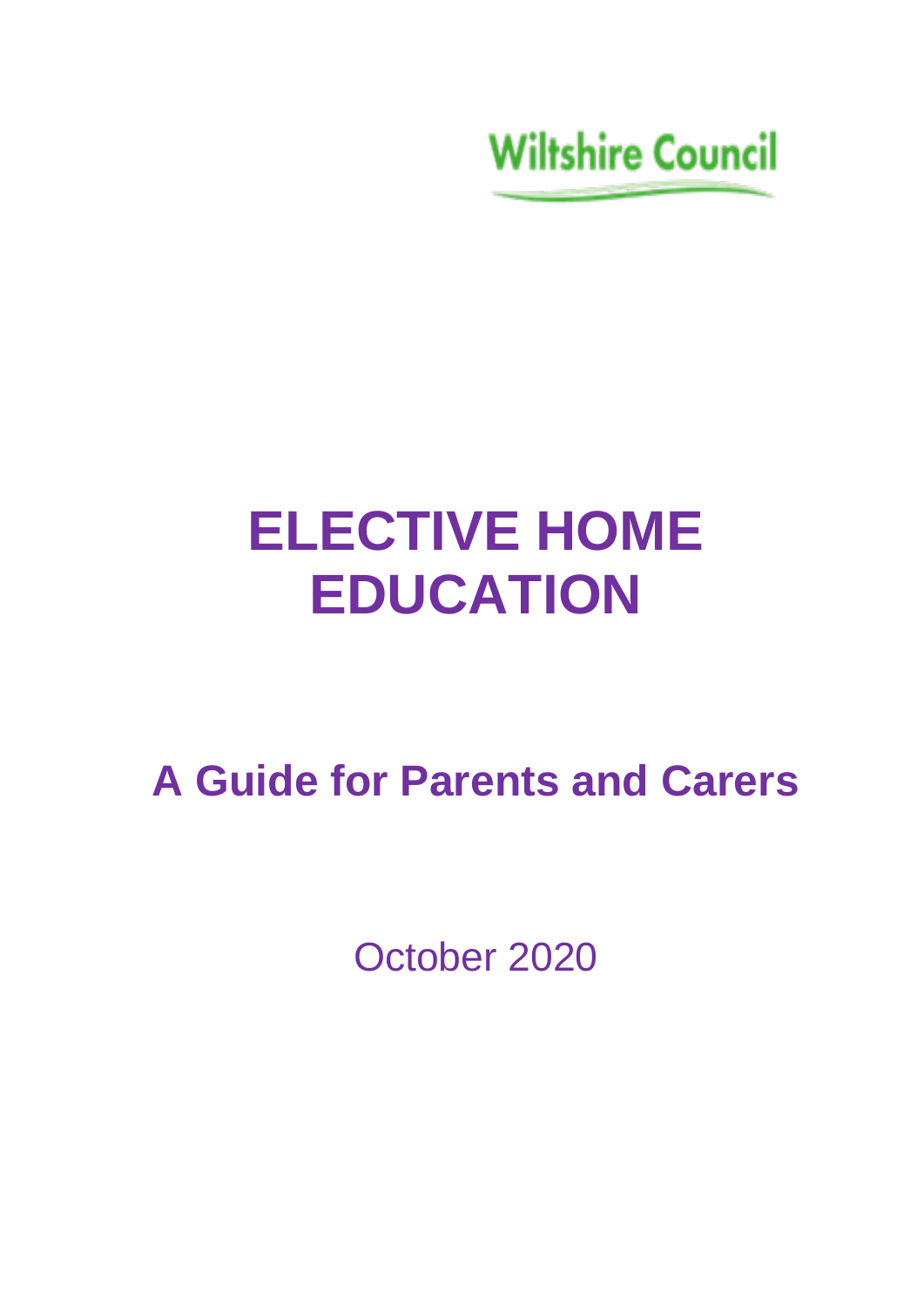# **Education at Home**

# **Local Authority Guidance**

# **EDUCATION IS COMPULSORY – SCHOOL ATTENDANCE IS NOT**

The freedom to educate children at home forms an intrinsic and essential element of educational provision in our society, a right that has been protected by a succession of Education Acts.

This booklet is provided as a guide to help you, as a parent or carer, understand your rights and responsibilities with regard to educating your child at home, those of the Local Authority (LA) as well as offering a variety of sources of information that you might find useful.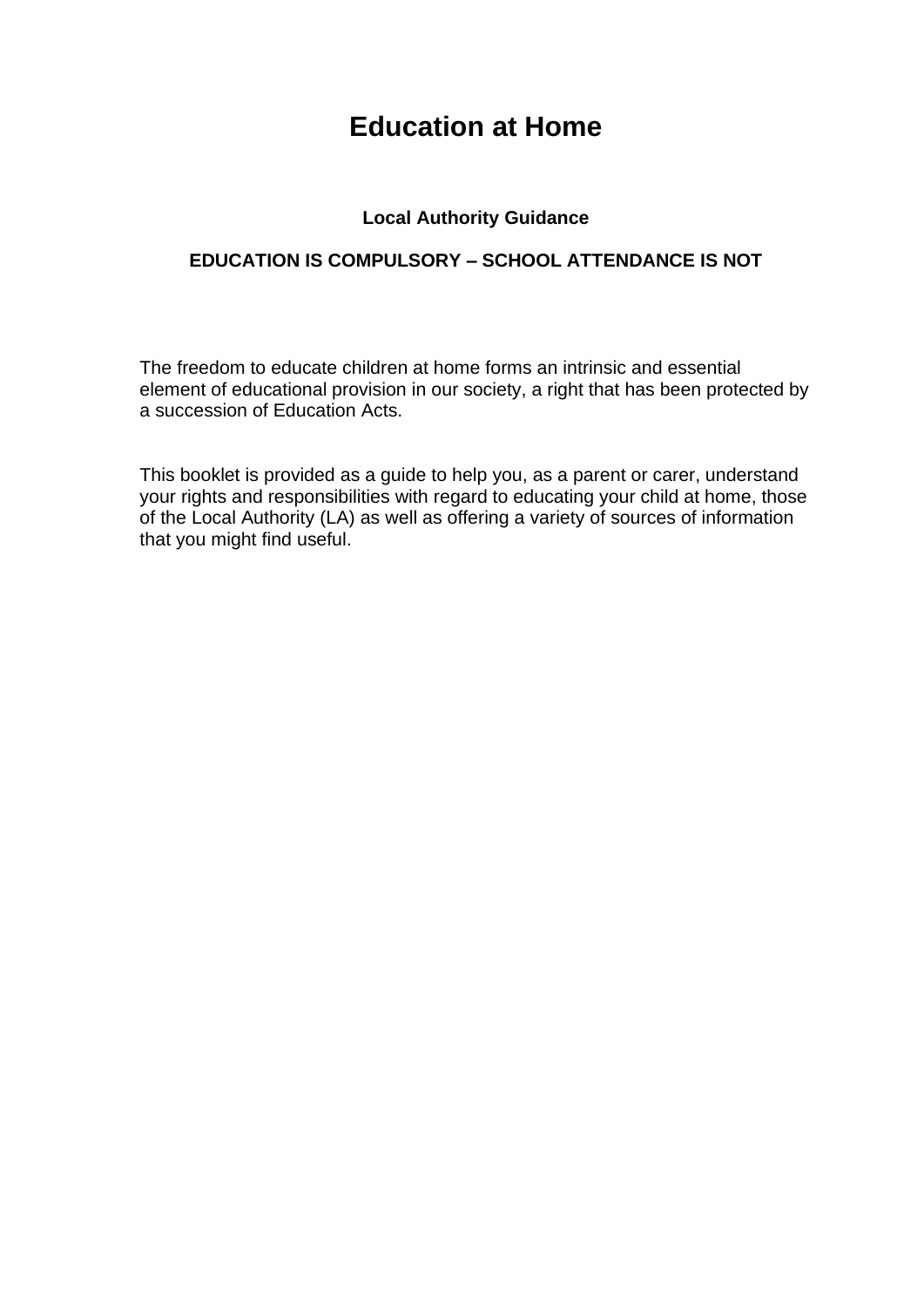# **PART ONE – PARENTAL DUTIES**

# **What is the duty of a parent/carer with regard to the education of their child?**

#### 1.1 **Section 7 of the Education Act 1996 states that:**

"The parent [/carer] of every child of compulsory school age shall cause him to receive efficient full-time education suitable:

- a to his age, ability, and aptitude, and
- b to any special educational needs he may have, either by regular attendance at school or otherwise"

## **Section 9 of the Education Act 1996 states that:**

"In exercising or performing all their respective powers and duties under the Education Acts, the Secretary of State, the local education authorities and the funding authorities shall have regard to the general principle that pupils are to be educated in accordance with the wishes of their parents [/carers], so far as that is compatible with the provision of efficient instruction and training and the avoidance of unreasonable public expenditure."

## **The United Nations Universal Declaration of Human Rights, article 26(3) states that**:

"Parents/carers have a prior right to choose the kind of education that shall be given to their children".

# **The European Convention for the Protection of Human Rights for Fundamental Freedoms, article 2 of Protocol No 1 states that**:

- a Everyone has the right to education.
- b Education shall be directed to the full development of the human personality.
- c No person shall be denied the right to education … the state shall respect the right of parents [/carers] to ensure such education and teaching is in conformity with their own religious and philosophical convictions.

# 1.2 **When is education compulsory?**

The law requires a child to be educated from the beginning of the school term following their fifth birthday to the last Friday in June in the school year in which the child reaches age 16.

#### 1.3 **Does anyone else have parental responsibilities other than a parent?**

Under section 576 of The Education Act 1996 a parent is also defined in relation to a child or young person as also including any individual: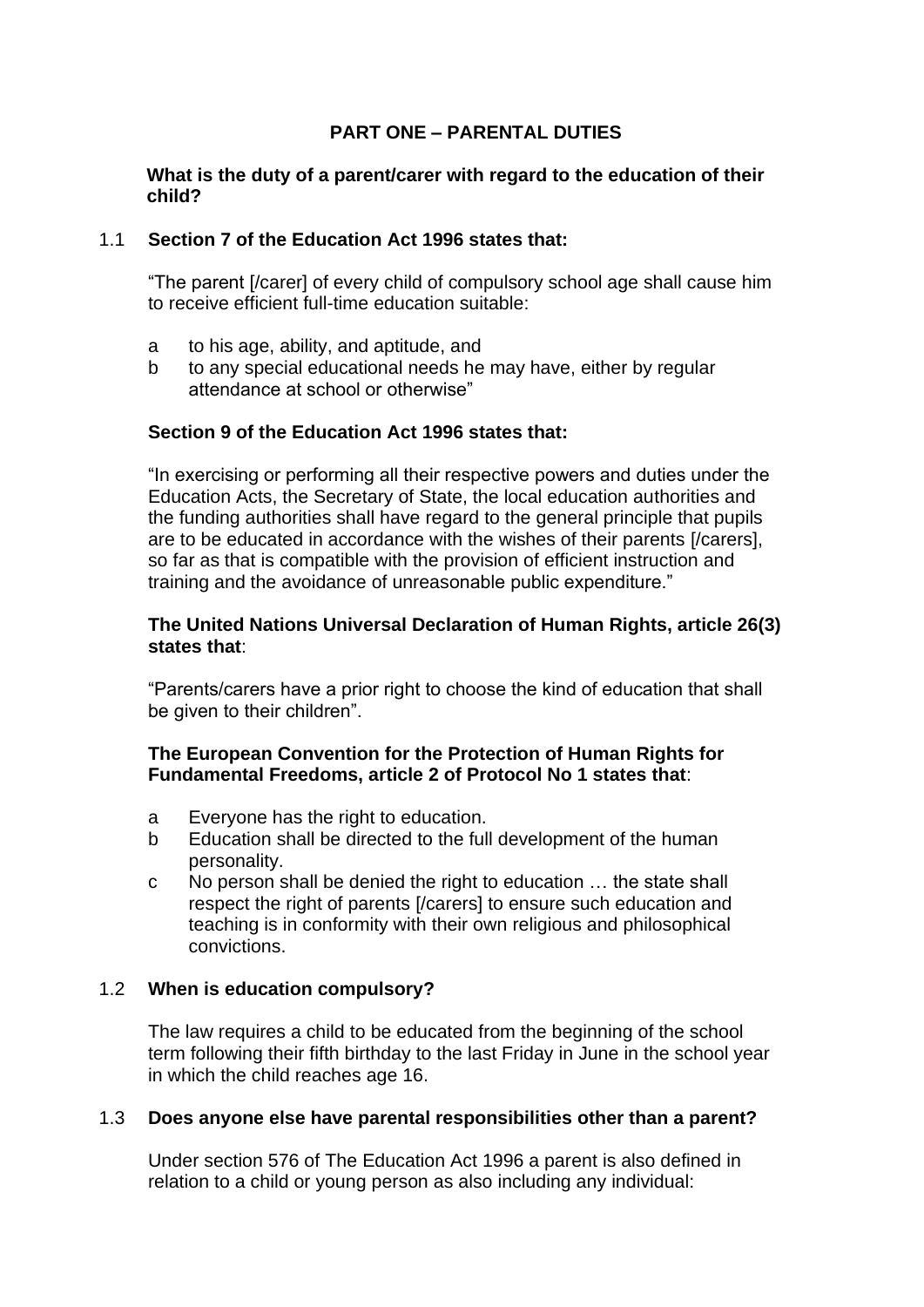- a who is not a parent of his but who has parental responsibility for him, or
- b who has care of him

People other than a child's natural parent can acquire parental responsibility through:

- a being granted a residence order
- b being appointed a guardian
- c adopting a child

Under the Children Act 1989 an absent parent still retains responsibility for the educational provision made for a child.

#### 1.4 **School or education at home – whose decision?**

As parents/carers are responsible for ensuring that their children are properly educated, it is their decision whether to use schools or provide education at home.

## 1.5 **As a parent/carer, do I have to inform or seek permission from the Local Authority if I wish to educate my child at home?**

Parents/carers must inform the school if they intend to withdraw their child from school in order to educate her or him at home and the school then has the duty to inform the LA. Apart from those circumstances, the decision to inform the LA or not is entirely for the parents/carers to make. It is, though, helpful to the LA as it tries to carry out its duties, if parents/carers inform it that they are planning home education.

## 1.6 **What if my child is already registered at a school and I wish to educate at home?**

The Education (Pupil Registration) Regulations 2006 act stipulates the grounds on which the name of a pupil of compulsory school age shall be deleted from the admission register, including, but not exclusively, "… that he has ceased to attend the school and the proprietor has received written notification from the parent [/carer] that the pupil is receiving education otherwise than at school;" (8.1.d.)

The proprietor also has a duty under the Education (Pupil Registration) (England) Amendment Regulations 2016 to

"… make a return to the local authority for that pupil as soon as the ground for deletion under regulation 8 is met in relation to that pupil, and in any event no later than the time at which the pupil's name is deleted from the register."

A return will generally include:

- "(a) the full name of the pupil;
- (b) the full name and address of any parent with whom the pupil normally resides;
- (c) at least one telephone number at which any parent with whom the pupil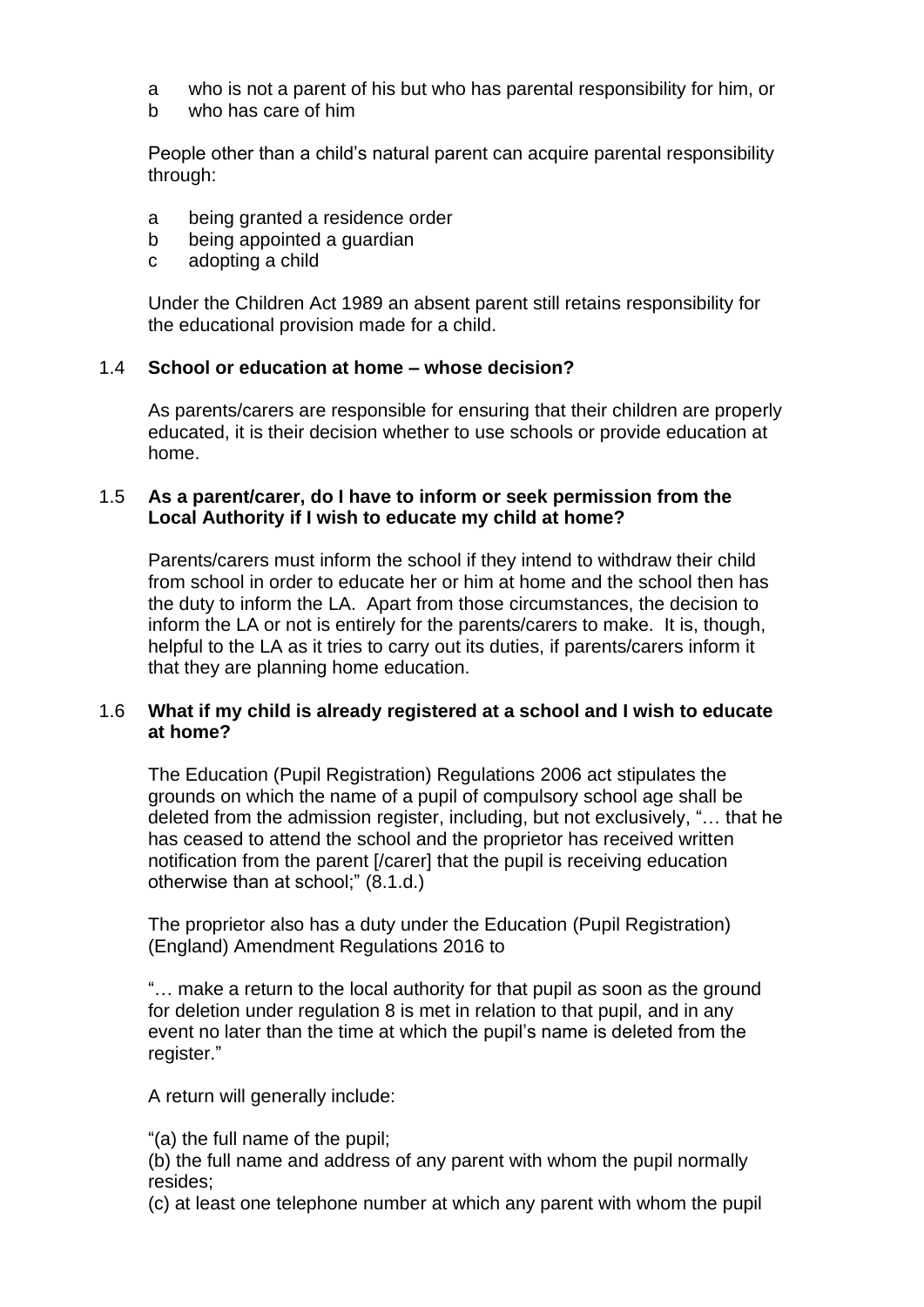normally resides can be contacted in an emergency; (d) the particulars specified pursuant to regulation 5(1)(ca) [of the aforementioned act], if applicable; (e) the particulars specified pursuant to regulation 5(1)(g) [of the aforementioned act], if applicable; and (f) the ground under regulation 8 upon which their name is to be deleted from the admission register." (Section 5.7.a-f.)

#### 1.7 **Do I have to have qualifications or need to make special provision?**

Parents/carers are not required to:

- teach the National Curriculum
- provide a broad and balanced education
- have a timetable
- have premises equipped to any particular standard
- set hours during which education will take place
- have any specific qualifications
- make detailed plans in advance
- observe school hours, days or terms
- give formal lessons
- mark work done by their child
- formally assess progress or set development objectives
- reproduce school type peer group socialisation or match schoolbased, age-specific standards.

However, it is helpful to the LA as it carries out its responsibilities if parents/carers do have a plan, even if very broad and flexible. Many children find it valuable to date their work so that they can see their own progress. While the education being offered does not have to follow any specified curriculum, it must be broad enough to ensure that it leads to the "full development of the (child's) personality", as the European Convention puts it.

## 1.8 **What if my child has Special Educational Needs? (SEN)**

The law upholds the right to home educate children with SEN and parents/carers do not need any particular qualification or special needs training to do so. If at any time you are concerned about your child's progress you can phone or write to the LA who will be able to advise you further. (See address under Part 4.1.)

Even if your child is benefiting from a formal Education Health Care Plan (EHCP) known in Wiltshire as a My Plan (which is a legal way of specifying how best to help a child reach full potential through education) it is possible for the EHCP to confirm that home education is the chosen approach.

Please note that if your child is registered to attend a special school the consent of the LA must be sought before removing your child. This is not intended to undermine or limit your parental rights.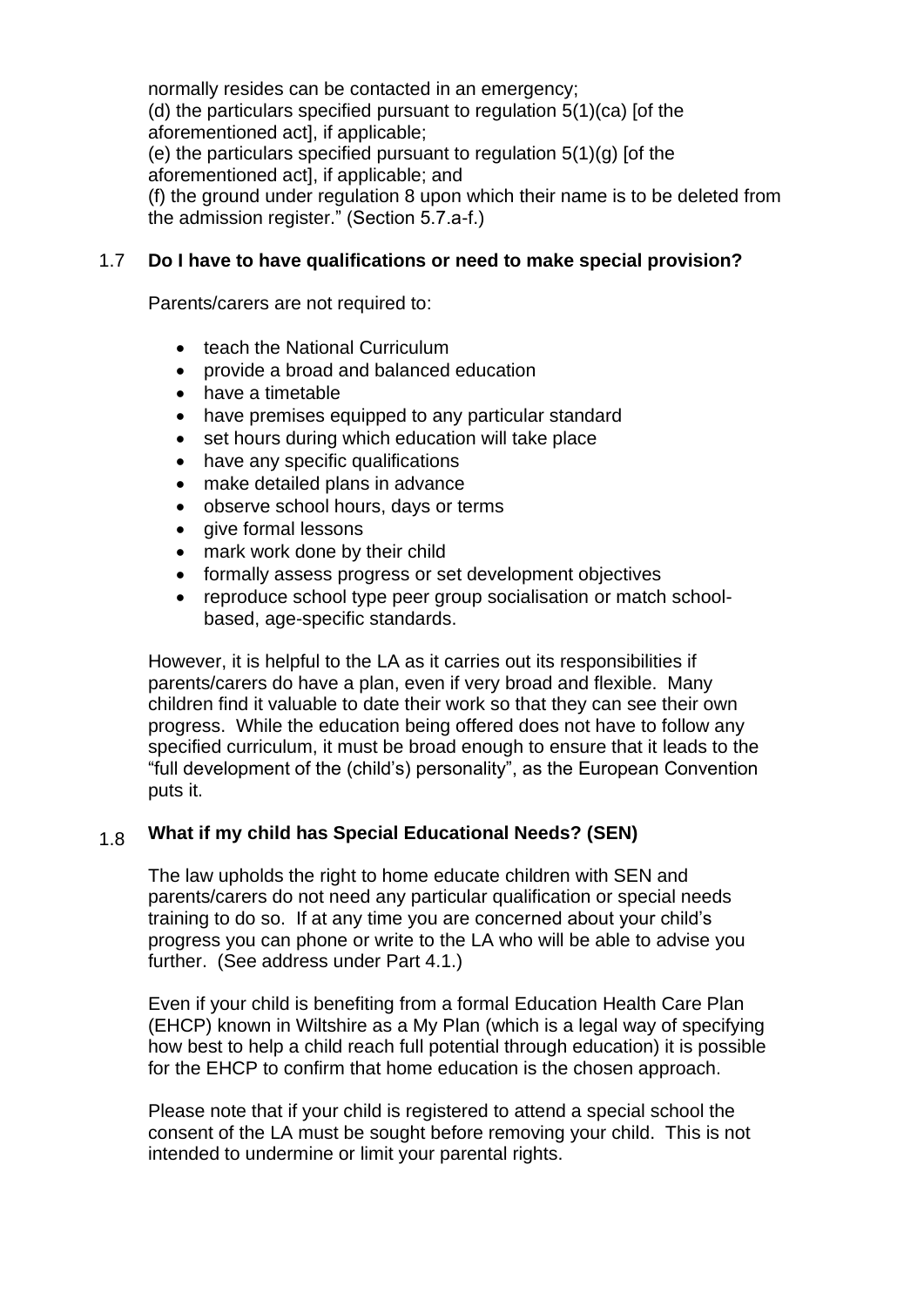# **PART TWO – LOCAL AUTHORITY DUTIES**

## 2.1 **What is the duty of the LA in relation to the home education of children?**

S437 of the Education Act 1996 states that:

If it appears to a Local Authority that a child of compulsory school age in their area is not receiving suitable education, either by regular attendance at school or otherwise, they shall serve a Notice in writing on the parent/carer requiring him to satisfy them within the period specified in the Notice that the child is receiving such education.

The essence then, of the LA's duty is to seek to be satisfied that the education being offered to a child at home is suitable to that child's age, ability and aptitude and takes account of any special educational needs he/she may have. The LA needs the help of parents/carers in making that judgement and in the overwhelming majority of cases the LA is satisfied.

## 2.2 **Will the LA make any contact with a parent/carer in relation to education of children at home?**

If the LA becomes aware that a parent/carer is home educating or is intending to do so, it may make an informal request for information from parents/carers to establish that a suitable education is being or will be provided.

#### 2.3 **Am I obliged to comply with this request?**

The law is clear that if a parent/carer does not provide information for the LA to base its judgement, it is open to the LA to conclude *prima facie* that the education is not satisfactory. (Phillips v Brown, unreported, Divisional Court, 20 June 1980.)

## 2.4 **How will the LA satisfy itself that a child is receiving suitable education at home?**

There are various ways in which parents/carers can provide evidence that a child is receiving an efficient and suitable education such as:

- Write a report.
- Provide samples of work.
- Invite a representative of the LA to their home with or without the child being present.
- Meet a representative of the LA elsewhere, with or without the child.
- Have the educational provision endorsed by a recognised third party.
- Provide evidence in any other appropriate form.

## 2.5 **Who in the LA is likely to make an initial contact with parents/carers who have the intention of, or who are already, undertaking home education?**

In Wiltshire LA it is usually an Education Welfare Officer (EWO).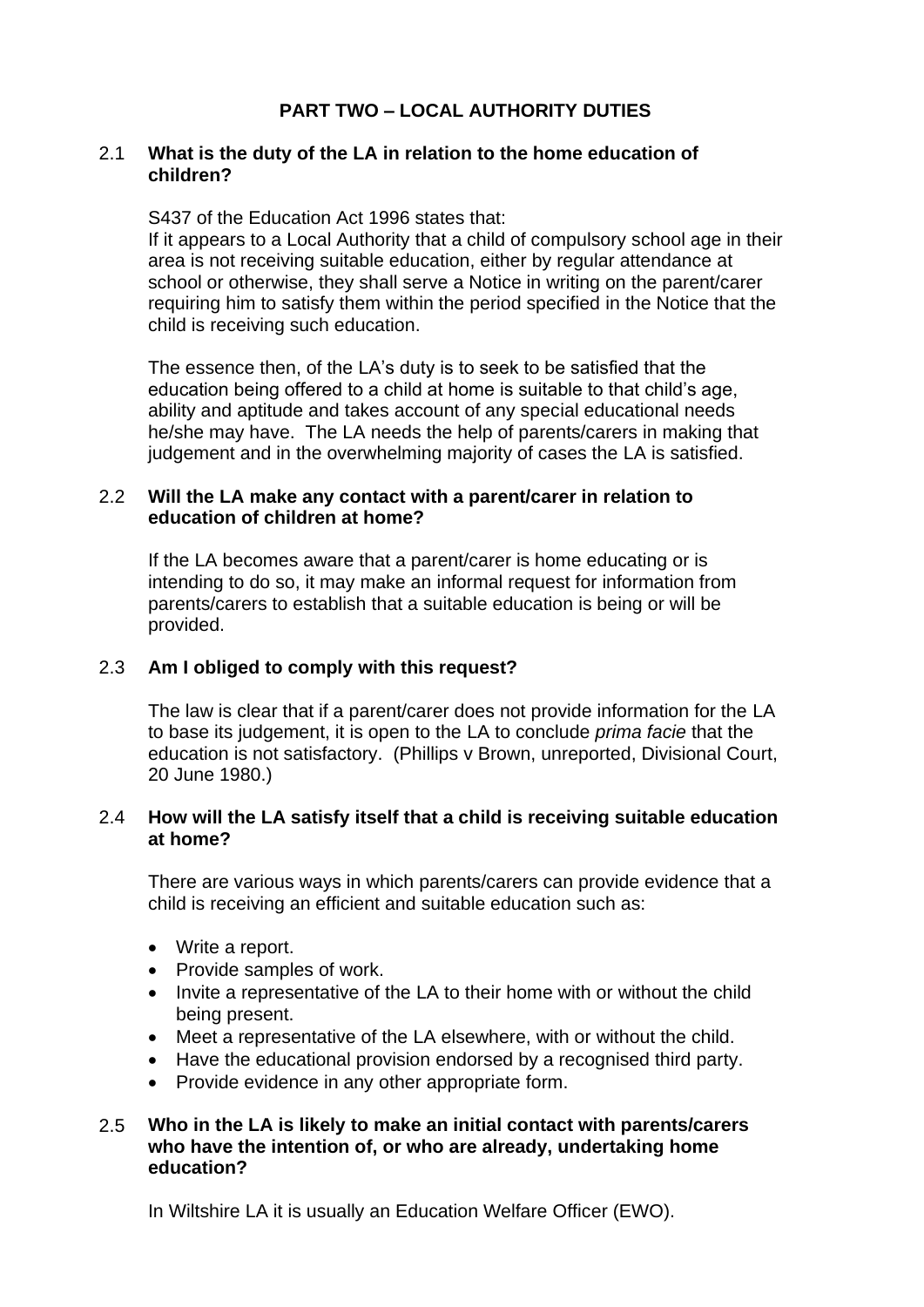Occasionally the EWO may also be supported by a teacher through the Specialist Special Needs Service.

## 2.6 **If the LA is satisfied that suitable education is being provided will there need to be further contact?**

Following the initial contact, it is usual for the LA (through the link Education Welfare Officer) and the parent/carer to mutually agree follow up contacts. The frequency of these contacts most commonly occurs between six months and a year, but can be varied according to individual needs. Most parents/carers value this support from the LA as an opportunity for a twoway exchange of information, sharing of innovative practice in home education or a time to discuss difficulties that might have arisen.

## 2.7 **What if the LA is not satisfied that a suitable education is being provided?**

If the LA is not satisfied that a suitable education is taking place then further informal contact in writing, visits or consultation will be offered with the aim of helping you to overcome any difficulties within a *mutually* agreed time scale.

If the LA still considers that a child is receiving a less than satisfactory education the LA has a duty under s437 of The Education Act 1996 to serve notice on the parent/carer requiring them to satisfy the LA that their child is receiving suitable education "otherwise than at school". If a parent's/carer's reply is unsatisfactory, or they fail to reply, the LA may consider issuing a School Attendance Order. The process is summarised as follows:

- The LA serves parents/carers with a notice giving at least two weeks to satisfy the authority that the child is being educated properly.
- If parents/carers fail to satisfy the authority the LA has to consider whether it is expedient for the child to go to school. If they believe it is, they will serve a second notice telling parents/carers which school they intend to name, giving a chance to choose an alternative.
- The authority then serves a School Attendance Order requiring parents/carers to register their child as a pupil named at the school on the order.
- Parents/carers can ask for the order to be revoked because they are educating "otherwise".
- The LA can prosecute the parent/carers if they do not cause their child to become a registered pupil at the named school in the Order and thereby fail to secure regular attendance at that school, but this action will fail if the court is shown that they are educating otherwise, "in a manner to convince a reasonable person… on the balance of probabilities".
- In extreme cases, where concerns over the suitability of education extend to safeguarding matters, a Care Order could be made by the court.

### 2.8 **Will the LA pass on information about my child to any other service?**

The LA will not pass on information to any other service without the written consent of the parent/carer unless there are any child protection concerns. These concerns will be referred to the appropriate authority.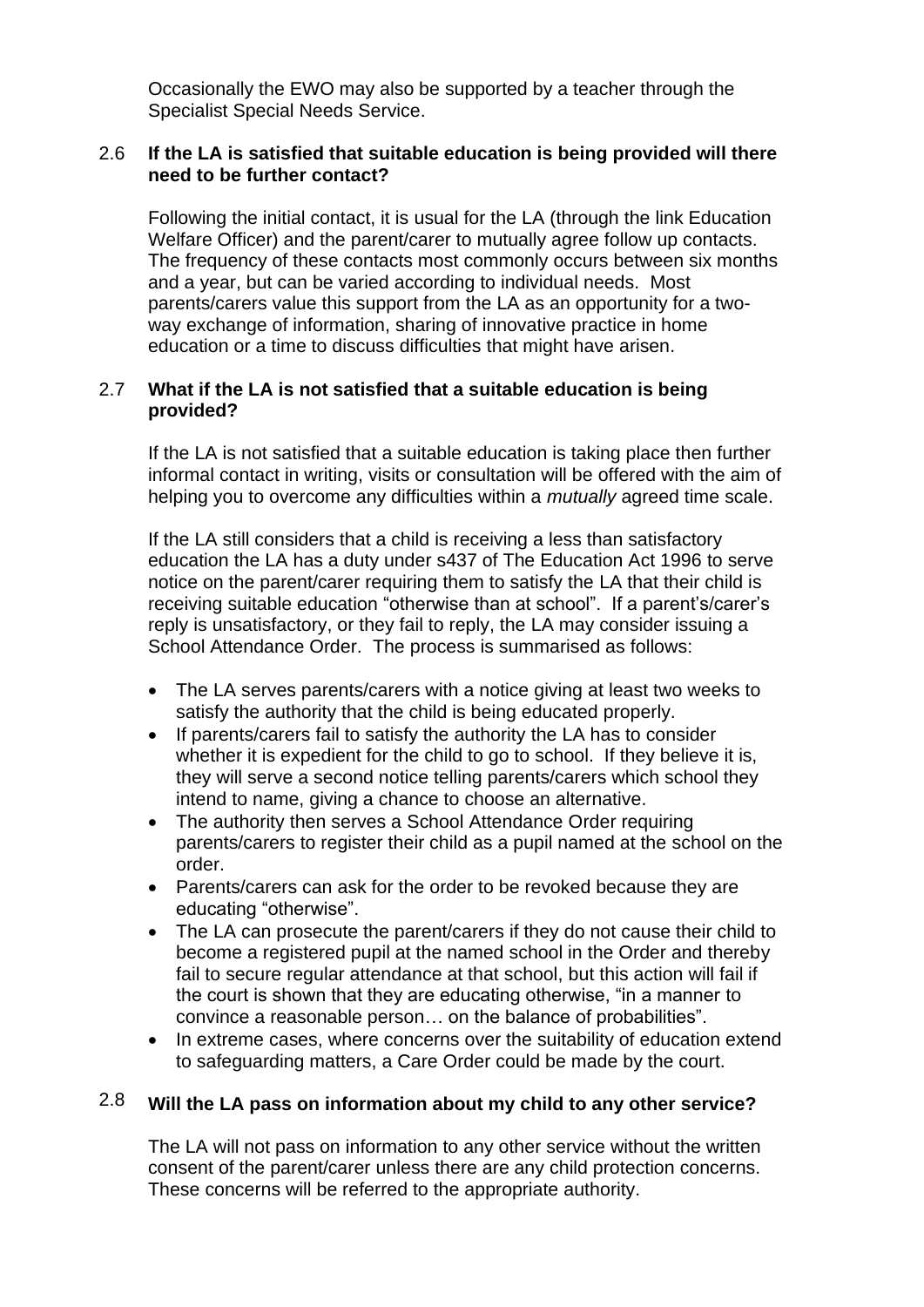# **PART THREE – VARIED APPROACHES TO HOME EDUCATION**

### 3.1 **What does the law mean by "an efficient and suitable education"?**

Some clearer definition of the terminology "an efficient and suitable education" is provided through Case Law, (Harrison and Harrison v Stevenson, 1982) when "suitable education" was defined as one which enabled children 'to achieve their full potential' and was such as 'to prepare children for life in modern civilised society'. The courts have further ruled that education is suitable if it equips a child for life within the community to which he/she belongs as long as it does not reduce the child's chance to adopt some other form of life in later years, should he/she wish to do so. 'Education' was defined as "the development of mental powers and character and the acquisition of knowledge through the imparting of skill and learning by systematic instruction". The term 'efficient' was defined as achieving "that which it sets out to achieve".

#### 3.2 **What is meant by "full-time"**

Currently there is no legal definition of "full-time". Children normally attend school 22 – 25 hours a week for 38 weeks of the year. However, when measuring contact time this is not relevant to elective home education as there is often almost continuous one-to-one contact and education may take place outside normal "school hours".

#### 3.3 **Do I have to follow a formal curriculum for home education?**

No, and you do not have to follow the National Curriculum as this only applies to the education of children who are registered pupils of state supported schools.

## 3.4 **As a parent/carer, can I choose what I feel to be the most suitable educational approach for my child?**

Whilst the right of parents/carers to determine the nature of their child's education is enshrined in law, they must ensure that such education is suitable to their child's age, ability, aptitude and any special educational needs that he/she may have. Most parents/carers, in choosing the style of education that they feel best meets the needs and interests of their individual child, do meet the requirements of the law.

In those rare instances where this is not the case then the LA will act to ensure that the child's needs, which are held to be paramount under the Children Act 1989, are met.

#### 3.5 **What are some of the ways in which a child can be educated at home?**

The following list describes only some of the ways in which parents/carers have gone about educating children at home and is by no means exhaustive: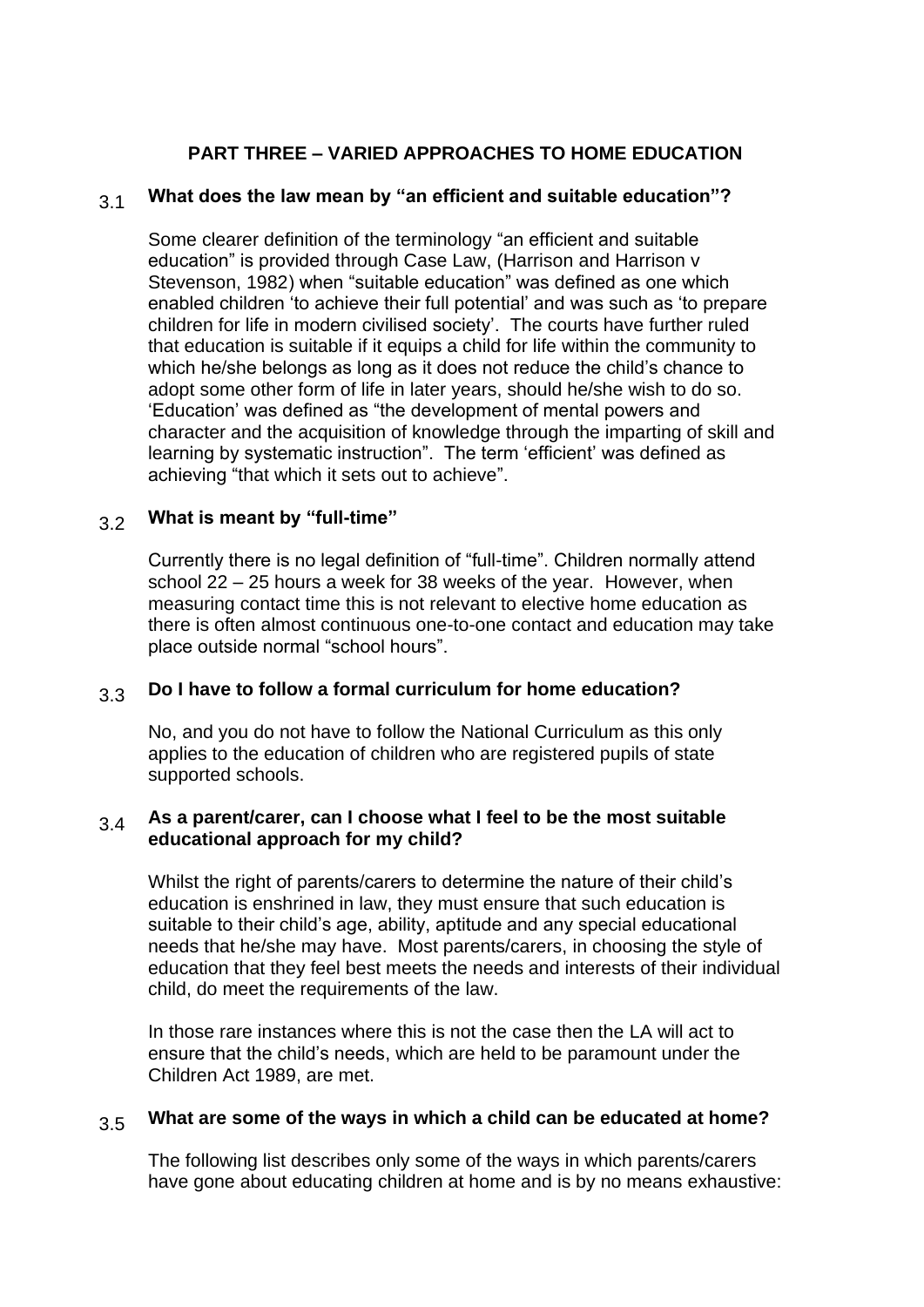- Private tuition through open or distance learning via college.
- Education through a child's own 'discovery' focussing on interests as they arise naturally, with and without formal tutoring.
- Formal teaching based on some, or all, of the National Curriculum syllabus, using a timetabled approach and perhaps even following school terms.
- Vary their educational approach according to what seems to suit their child at any particular time and stage of development.
- Flexi-schooling, i.e. children spending part of their time in school and being granted leave of absence by the school to receive part of their education out of school. For arrangements of this kind, parents/carers must have the consent of the schools. Schools do not have to give this consent; they have discretion whether to agree to leave of absence being given and parents/carers have no absolute rights in this respect.
- Focus on topic or project work as appropriate.

## 3.6 **How do I educate my child at home? How can I prevent him/her becoming isolated?**

Good social and communication skills are important for all children's development. As such, children need to work and play with others and parents/carers who home educate try and encourage contacts through a wide range of activities including sporting or social events. Linking into local networks of other parents/carers who are also home educating can be a useful source of social contact as well as encouraging children to develop friends through play or youth activities.

GCSE and A level syllabi can be obtained directly from examination boards and set books and other materials can be purchased from most good booksellers. (See Part 4 for contacts.)

Please note that where parents/carers have chosen home education, the LA is unable:

- To direct teaching or tutoring
- To provide books or other teaching materials
- To provide funding for taking GCSEs or other examinations
- To provide funding for correspondence or college courses

#### 3.7 **Does my child have to take GCSEs?**

There is no educational requirement for children who are home educated to take any qualifications, however it would be wise to seek information, advice and guidance as to qualifications required for entry into further and higher education and/or for accessing specific career paths.

# 3.8 **Can my child work?**

Regulations regarding child employment are the same for children who are educated at home as for those who attend school. Every child of statutory school age MUST have a work permit if they are working. For further information regarding work permits and performance licences please contact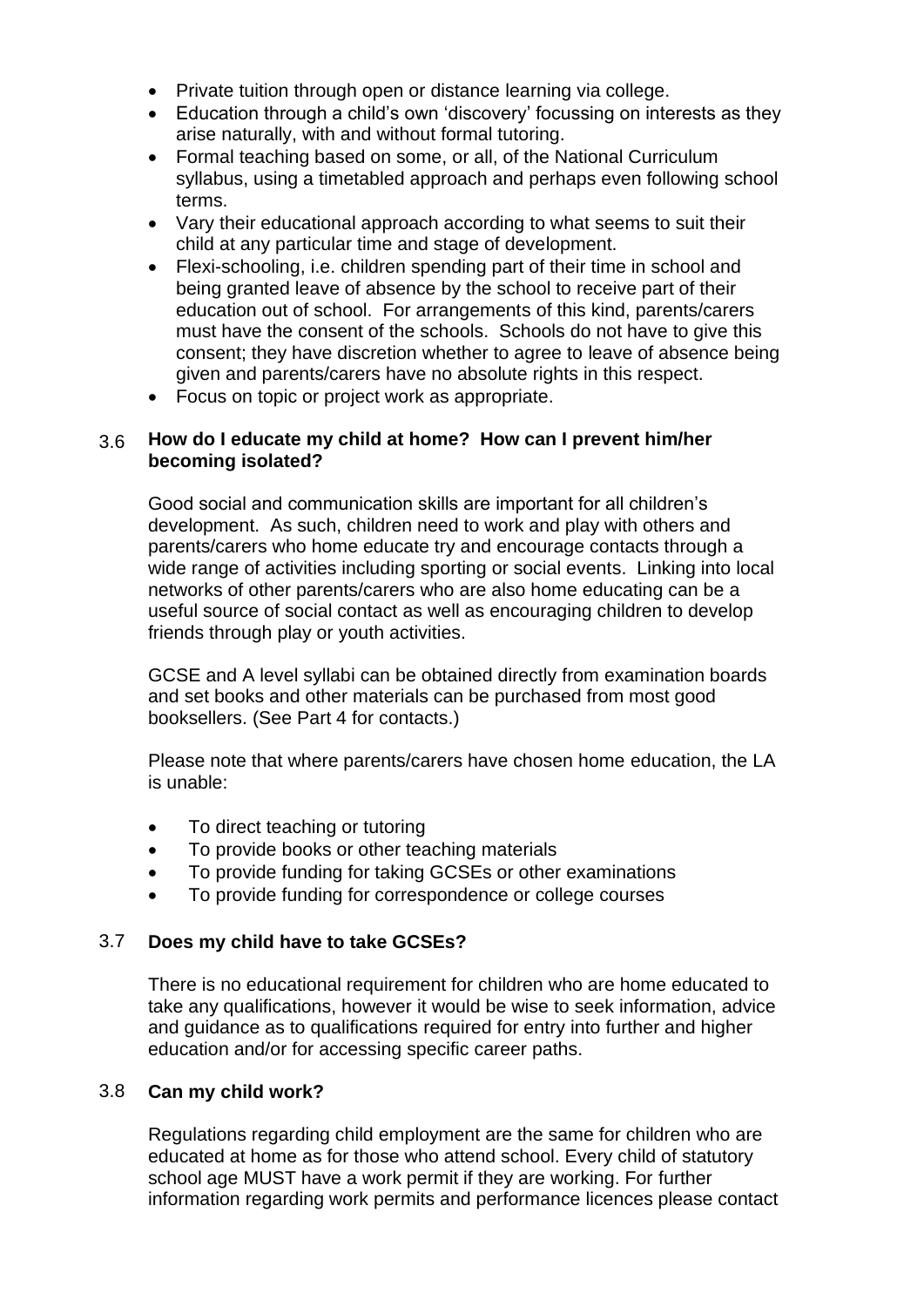## **PART FOUR – SOURCES OF INFORMATION AND SUPPORT**

## 4.1

# **WILTSHIRE LA CONTACT**

For enquiries about Elective Home Education please contact Wiltshire Council on 0300 4560108.

If a young person has a named Education Welfare Officer (EWO), or there is an EWO linked to their school, enquiries should be via the named EWO.

## **Special Educational Needs**

SEND County Hall Bythesea Road **TROWBRIDGE** BA14 8JN

Tel: 0300 456 0100

# **USEFUL ORGANISATIONS**

Advisory Centre for Education (ACE) Ltd 1C Aberdeen Studios 22-24 Highbury Grove LONDON N5 2DQ [www.ace-ed.org.uk](http://www.ace-ed.org.uk/)

Choice in Education PO Box 20284 LONDON NW1 3WY [www.educationchoice.org.uk](http://www.educationchoice.org.uk/)

Christian Education Europe Maranatha House Unit 5 Northford Close SHRIVENHAM SN6 8HL [www.christian-education.org.uk](http://www.christian-education.org.uk/)

Department for Children Schools and Families Social Inclusion Division Sanctuary Buildings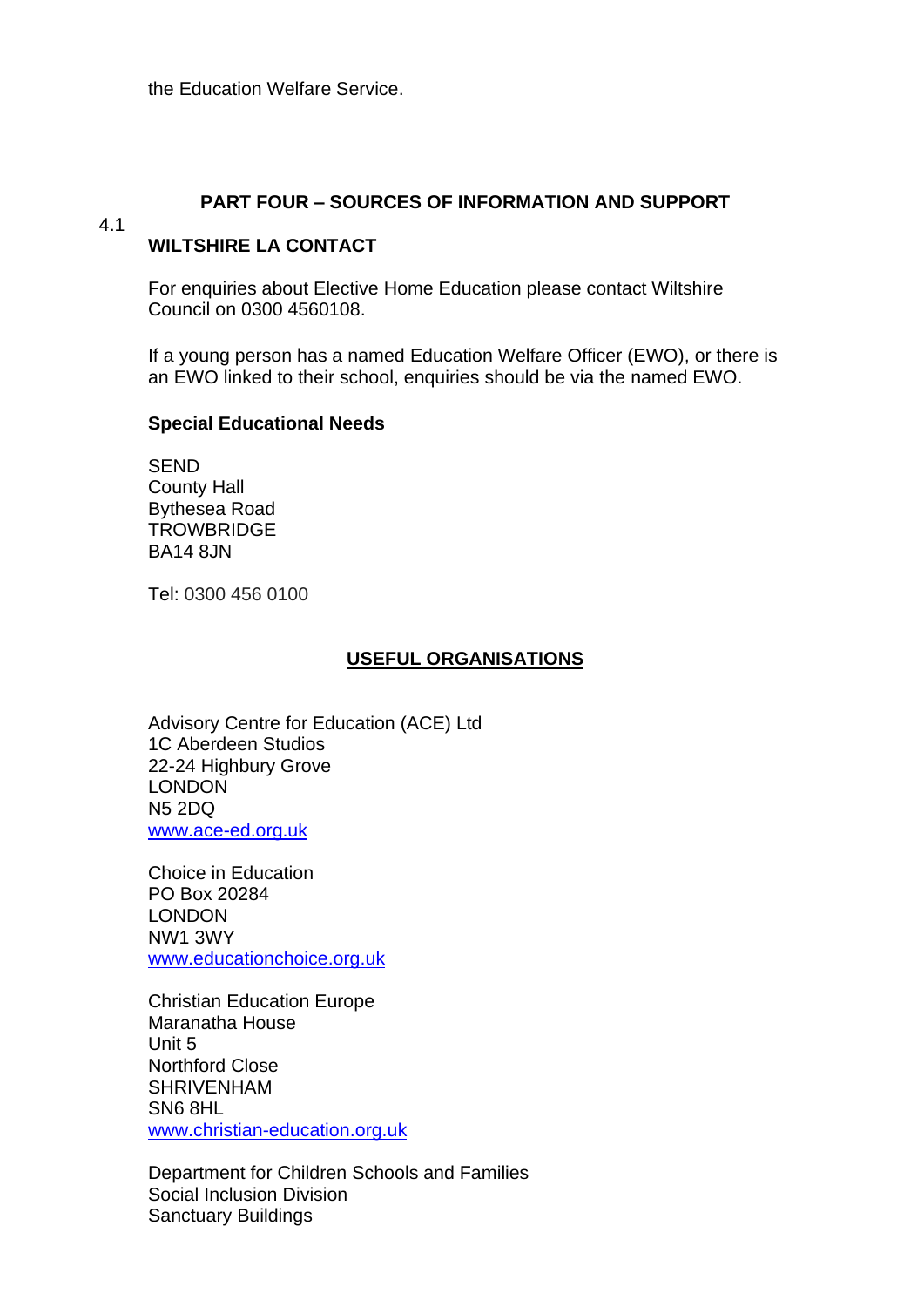Great Smith Street LONDON SW1 3BT [www.dcsf.gov.uk](http://www.dcsf.gov.uk/)

Education Otherwise PO Box 325 Kings Lynn PE34 3XW [www.education-otherwise.org.uk](http://www.education-otherwise.org.uk/)

[www.edyourself.org](http://www.edyourself.org/)

Home Education Advisory Service PO Box 98 Welwyn Garden City **HERTS** AL8 6AN [www.heas.org.uk](http://www.heas.org.uk/)

Oxford Home Schooling Oxford Open Learning Trust Ltd 4 Kings Meadow **Oxford** OX2 0DP [www.oxfordhomeschooling.co.uk](http://www.oxfordhomeschooling.co.uk/)

# **ACCESS TO RESOURCES & EDUCATIONAL MATERIALS**

BBC Information Line [www.bbc.co.uk/education](http://www.bbc.co.uk/education)

Co-ordination Group Publications Catalogue Tel: 08707 501 262 [www.cgpbooks.co.uk](http://www.cgpbooks.co.uk/)

Cambridge Information Ltd Combs Tannery **STOWMARKET** IP14 2EN [www.caminfo.co.uk](http://www.caminfo.co.uk/)

Casebourne Home Tuition 4 Rushbrook Way Rivermead **SHREWSBURY** SY2 5TQ

Education Now [www.educationnow.co.uk](http://www.educationnow.co.uk/)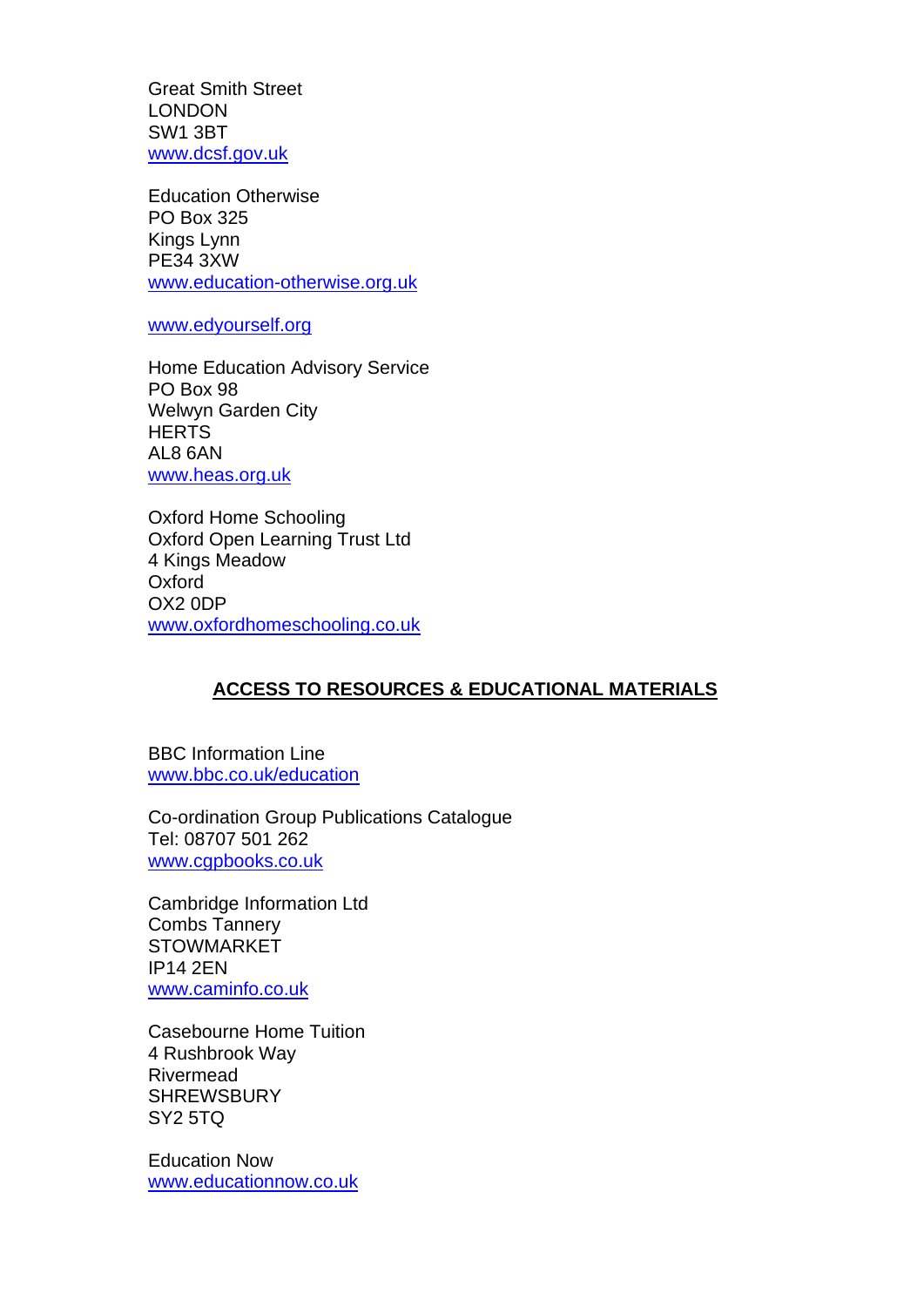Freedom in Education [www.freedom-in-education.co.uk](http://www.freedom-in-education.co.uk/)

Gabbitas Educational Consultants Ltd Carington House 126/130 Regent Street LONDON W1B 5EE [www.gabbitas.co.uk](http://www.gabbitas.co.uk/)

[www.theguardian.com/gnmeducationcentre/resources-for-teachers](http://www.theguardian.com/gnmeducationcentre/resources-for-teachers)

# **HOME EDUCATION RESOURCES**

Home Education Centre [www.homeeducationcentre.org.uk](http://www.homeeducationcentre.org.uk/)

Home Education UK [www.home-education.org.uk](http://www.home-education.org.uk/)

Horticultural Correspondence College Fiveways House Westell Road **Hawthorn** Corsham [www.hccollege.co.uk](http://www.hccollege.co.uk/)

**Learndirect** [www.learndirect.co.uk](http://www.learndirect.co.uk/)

National Extension College The Michael Young Centre Purbeck Road CAMBRIDGE CB2 2HN [www.nec.ac.uk](http://www.nec.ac.uk/)

Open and Distance Learning Quality Council 16 Park Crescent London Q1B 1AH [www.odlqc.org.uk](http://www.odlqc.org.uk/)

Qualifications & Curriculum Authority 83 Piccadilly **LONDON** W1J 8QA [www.qca.org.uk](http://www.qca.org.uk/)

Rapid Results College Tuition House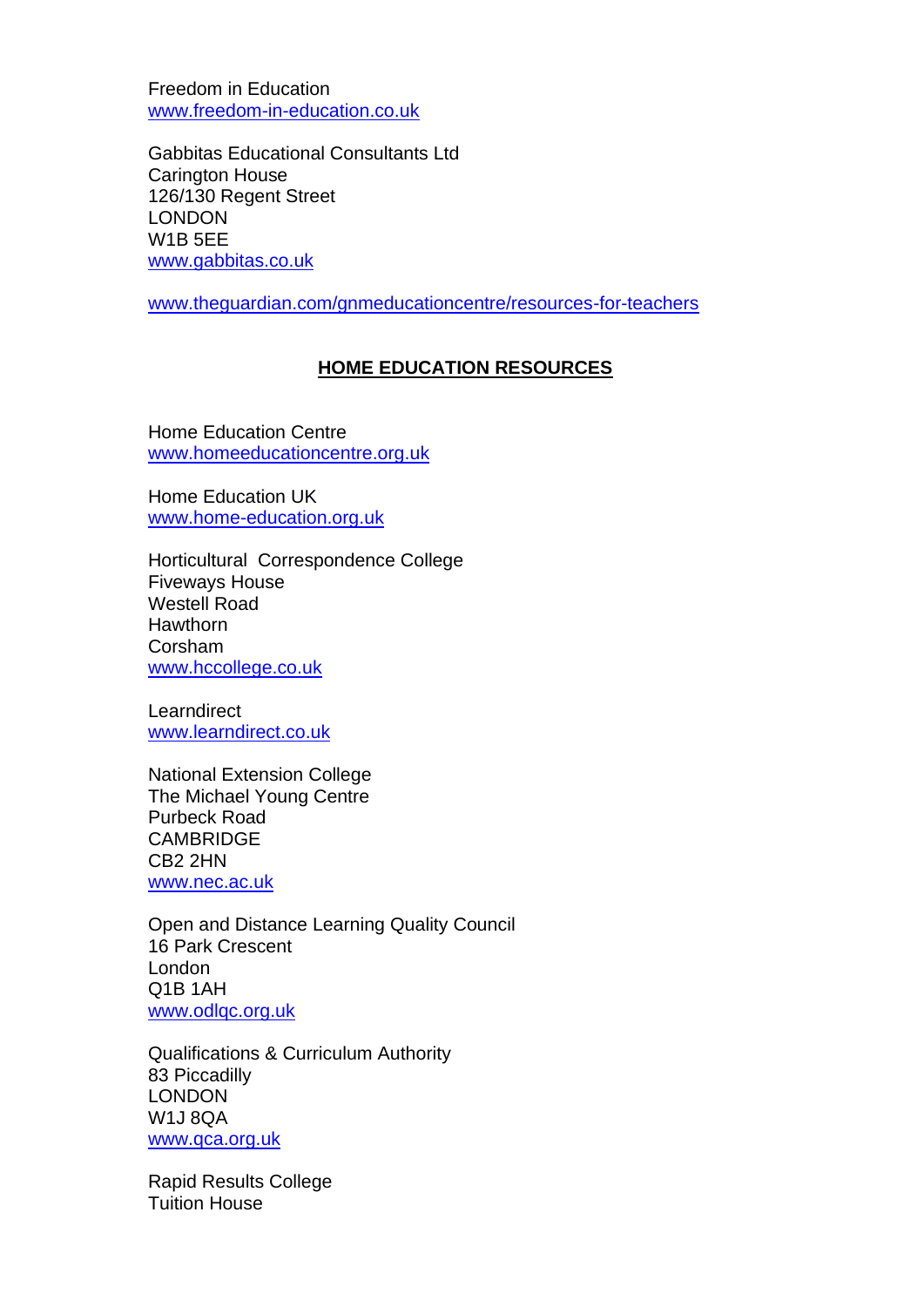27/37 Georges Road LONDON SW19 4DS [www.rapidresultscollege.co.uk](http://www.rapidresultscollege.co.uk/)

The Student Support Centre Freepost MB2038 Beckenham Kent BR3 1BR [www.simply-education.co.uk](http://www.simply-education.co.uk/)

EDUCATIONAL WEBSITES

[www.countryreports.org](http://www.countryreports.org/)

260 countries profiled with historical, geographical and political information and maps.

[www.educationguardian.co.uk/primaryresources](http://www.educationguardian.co.uk/primaryresources) Range of fun and practical project based activities

[www.gcse.com](http://www.gcse.com/) GCSE revision guides

# **EDUCATIONAL SOFTWARE AVAILABLE WITH REVIEWS**

[www.planet-science.com](http://www.planet-science.com/) Science website

[www.primaryresources.co.uk](http://www.primaryresources.co.uk/) Ideas on every National Curriculum subject

[www.schoolzone.co.uk](http://www.schoolzone.co.uk/) Educational site

[www.spartacus-educational.com](http://www.spartacus-educational.com/) History website

[www.teachingideas.co.uk](http://www.teachingideas.co.uk/) Primary phase activities, plus book reviews.

[www.bbc.co.uk/bitesize/](http://www.bbc.co.uk/bitesize/) Key Stage resources and activities

[www.khanacademy.org](http://www.khanacademy.org/) Web based learning platform

[www.interhigh.co.uk](http://www.interhigh.co.uk/) Web based school that provides live classes and GCSE programs

[www.thenational.academy](http://www.thenational.academy/)

online recorded lessons follows national curriculum for each year group.